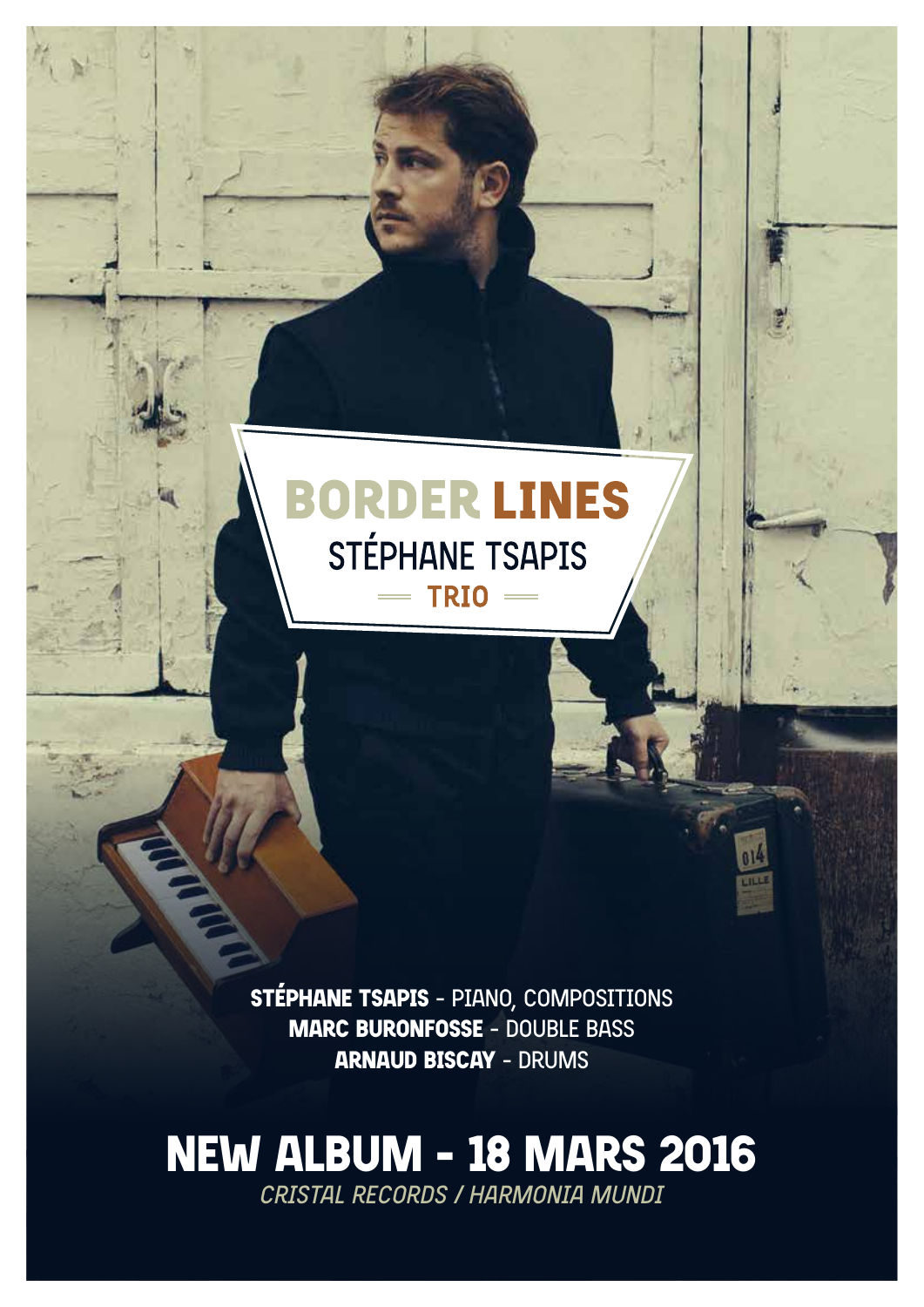One can talk of affairs of the heart with composure and things of the mind with feeling. For that, one just has to reconcile - or even unite - the irreconcilable. Which is precisely what this trio does, in its singular way of linking expressionism to restraint and generosity to a certain reserve, without ever sacrificing one to the other. Its hallmark? Understatement. Stéphane Tsapis and Marc Buronfosse - both members of the Georges Paczynski trio, where they are very much at home know how to make music which is as sparse as it is inspiring. Arnaud Biscay too has perfected the precious art of creating fervour without frenzy. No showy outpourings here, but rather a distilling of emotion which excludes neither eloquence nor interiority - as long as they go hand in hand. But it is clear that this music, however understated, has no intention of mincing its words, nor of stopping at the surface of things. If you know your target and hit the mark, you can afford to pull your punches. With «Border Lines», Stéphane Tsapis, who won the 2014 Ellington Composers Award – and one understands why - has realised a highly original album. He set out to present, as he says, «a musical panorama of Greece past and present», and to conjure up «different regions and different periods», combining original compositions with «arrangements of Greek standards». At the same time, he wanted every sequence of this film unfolding for the listener's imagination to «explore the concept of border».

Two pledges, both amply honoured.

# **THE PROJECT**

#### Alain Gerber, writer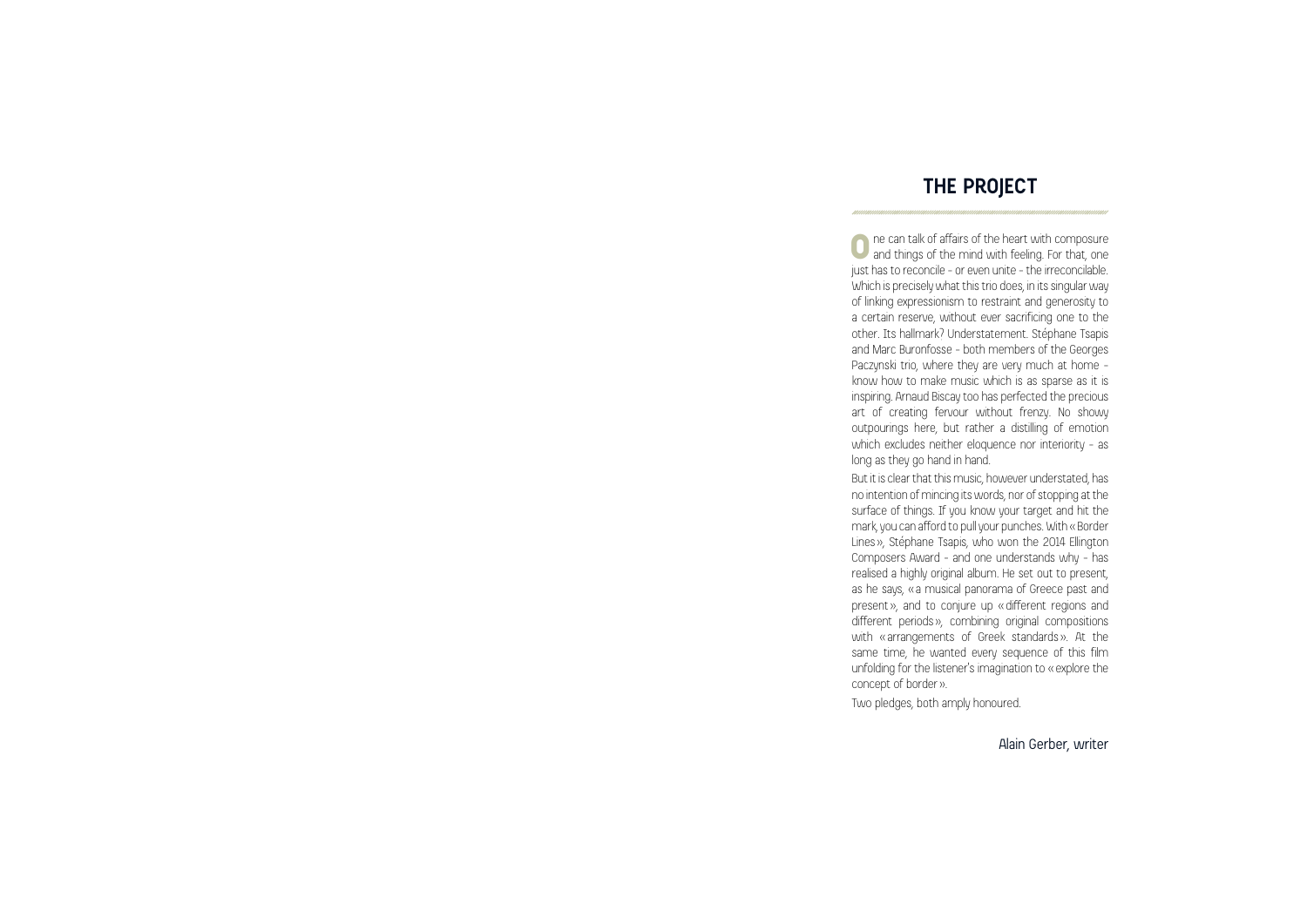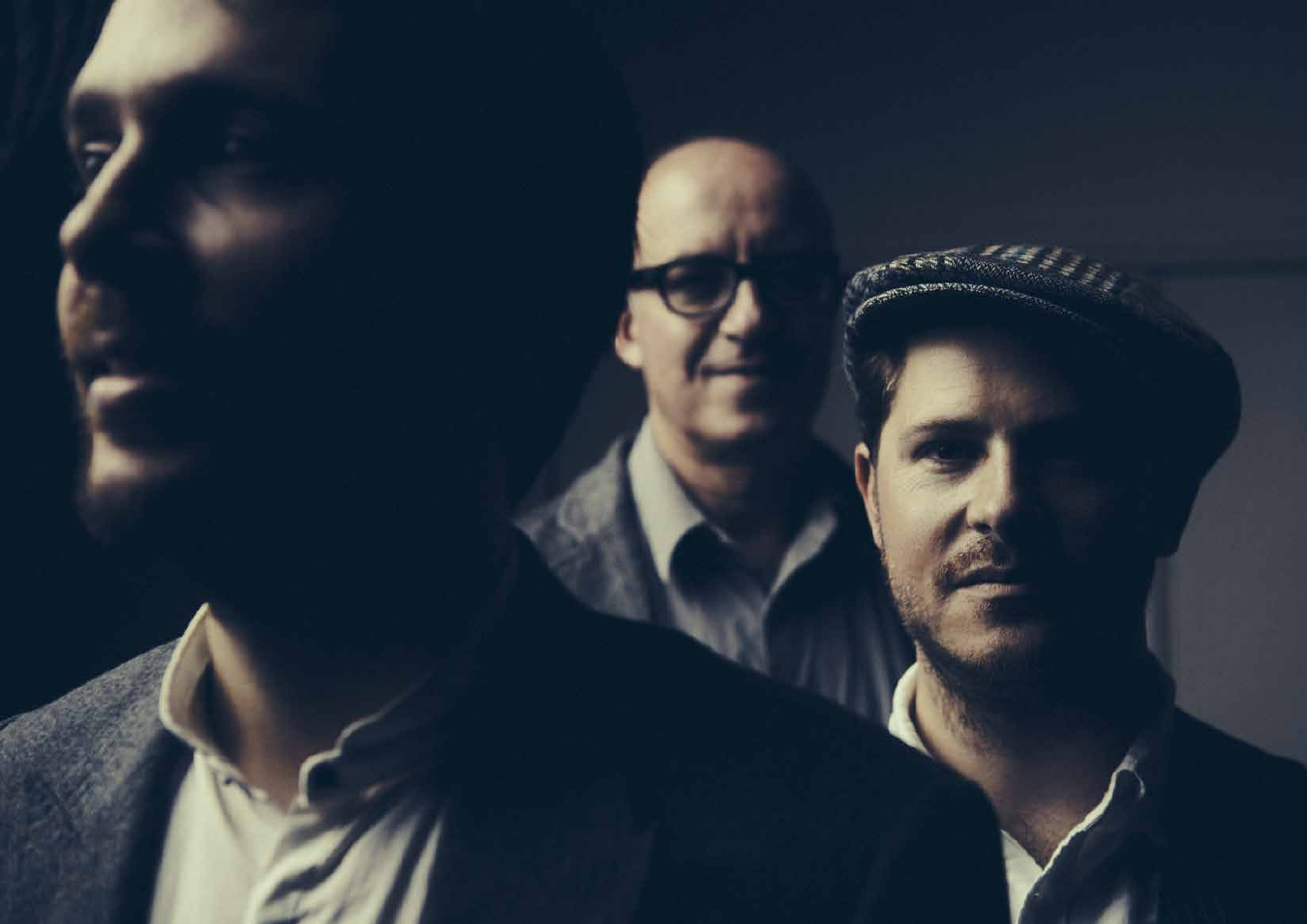Stéphane Tsapis is a composer, pianist and professor of film scoring at the Paris Conservatoire. His album *Mataroa*, literary and musical fresco retracing the route of the exiled Greeks during the civil war, is supported by SACEM and is hailed by international critics (Mexico, Colombia, Greece, France citizen jazz award in 2012, USA, Japan). He multiplies collaborations abroad, especially in Japan with the album *Musique pour 4 mains et one bouche*, a duo with the Japanese saxophonist Maki Nakano. In May 2014 he tours once more in Japan with *Charlie and Edna* his latest trio album (Jazzmagazine revelation) produced by the Japanese label Cloud. He represents France with the *Paris-Mexico* project in 2013 in the Mexico Euro Jazz festival where he performs in front of 20,000 auditors. He represents France in Dushanbe Ethno jazz festival in Tajikistan in May 2014 where he performs in trio with Maki Nakano and Yann Pittard. His new album *Border Lines* will be released in March 2016 on Cristal Records label distributed by Harmonia Mundi. In this album he explores his Greek roots with lots of freedom, accompanied by Marc Buronfosse on bass and Arnaud Biscay on drums.

Among his many accomplishments and price, we can mention that Stephane was awarded at the International Film Festival of Aubagne for the film *La Nuit autour*, and that he won the first prize at the Duke Ellington composition contest in 2012 with his piece for Big Band *Mount Athos*.

Alongside his career as a pianist, he composes more and more for the cinema: he has written the soundtrack of *Khaos, les visages humains de la crise grecque* in 2012, and that of *The Immigrant* (Chaplin) for Jazz quartet and symphony orchestra to be premiered in January 2016 in Paris with guest soloist Jean-Charles Richard.



## **STEPHANE TSAPIS**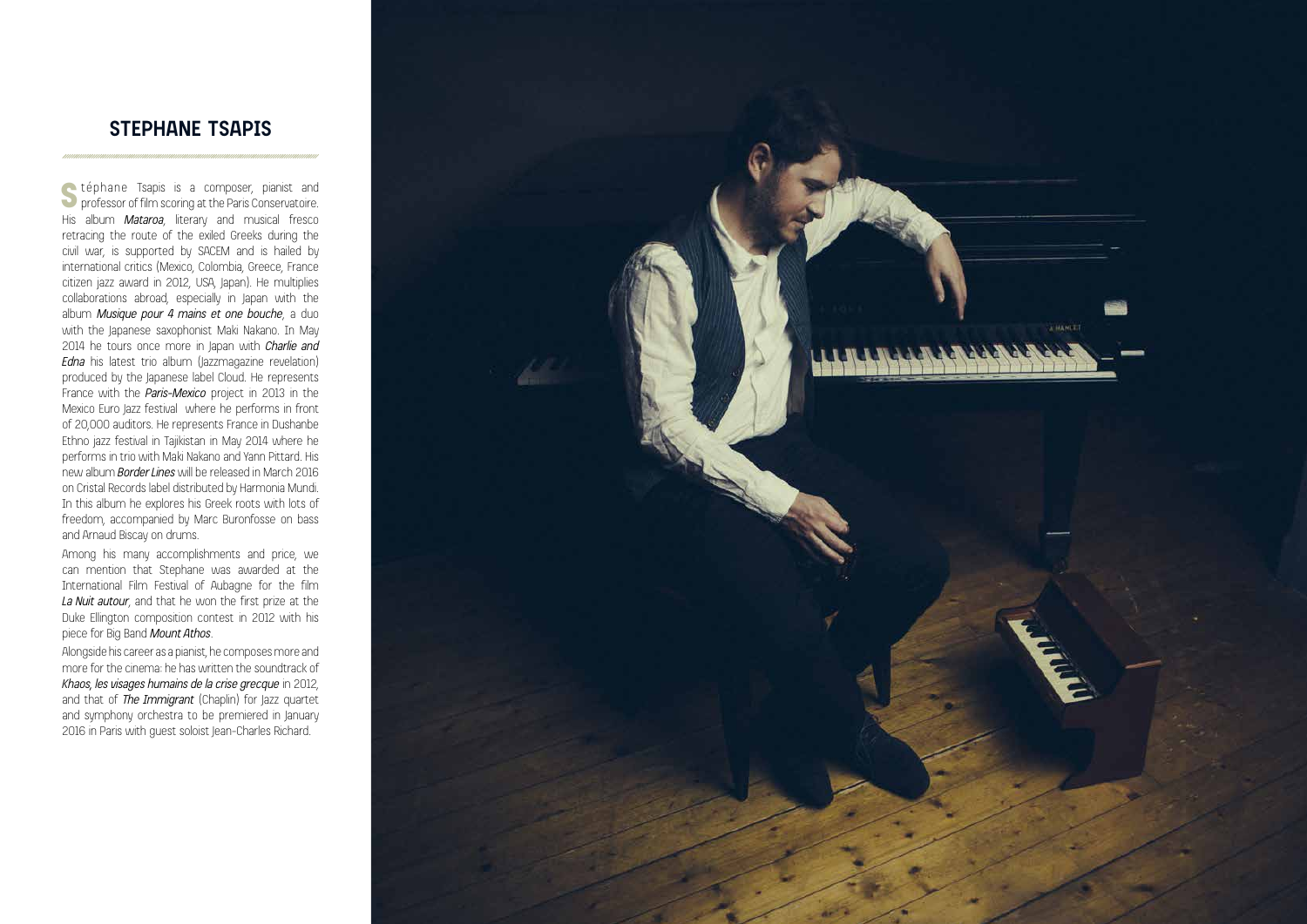France :

Paris, Studio de L'ermitage, Sunside, Festival de Radio France de Montpellier

### Mexique :

Casa de Francia, Mexico Euro Jazz Festival, Convite, Black Horse, French Institut of Queretaro, Blue Monk etc...

## Grèce :

Tinos Jazz Festival, Paros Jazz Festival, Syros (Elia)

#### Japon :

Tokyo, Sometime, Chiba, Jazz spot candy, Kyoto, Institut Français du Kansai, Yokohama, Jazzspot Dolphy, Nagoya, Doxy, Yokkaichi, Fullhouse

#### Tadjikistan :

Doushanbe Ethno Jazz



# **REFERENCES**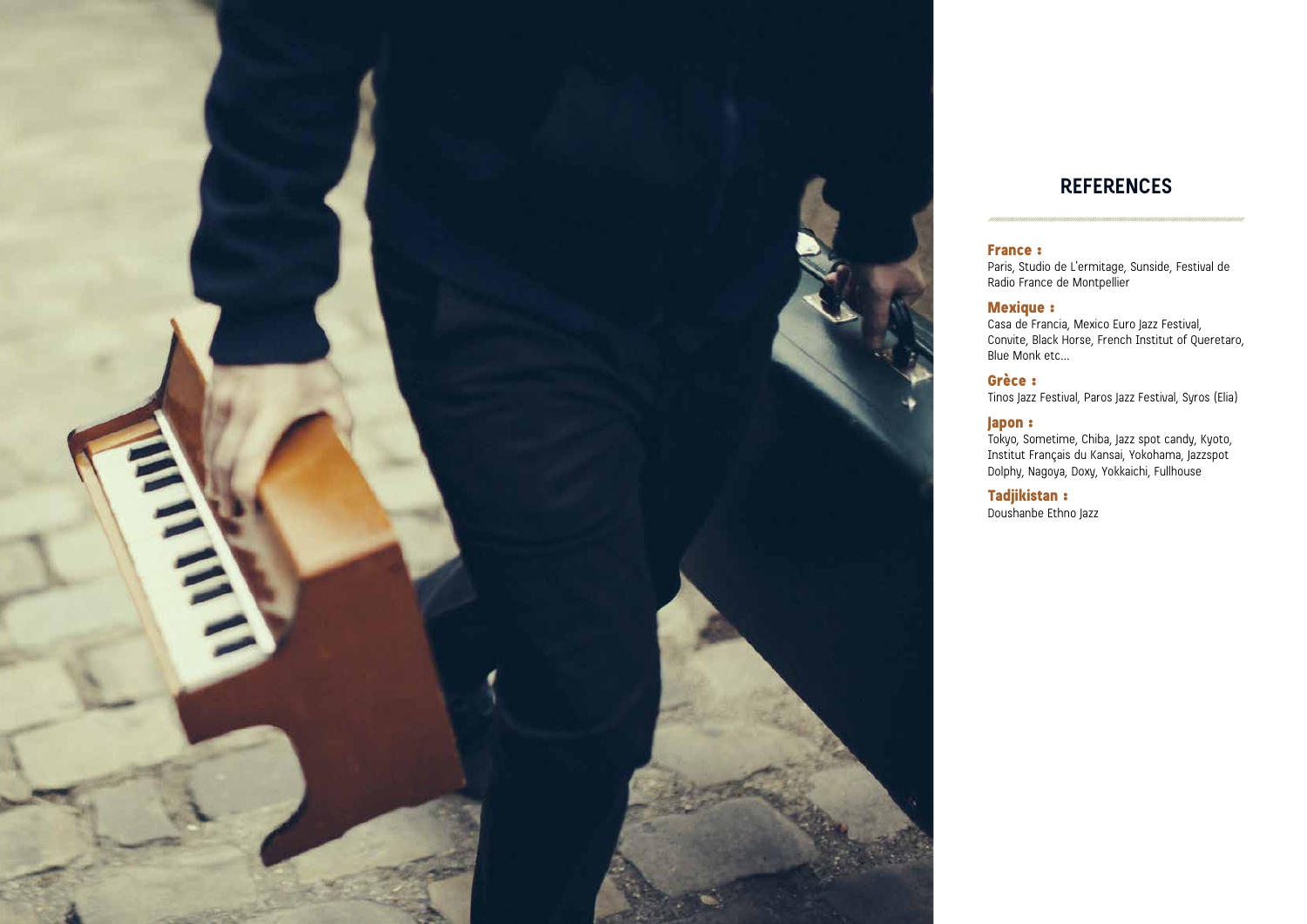#### DRUMS

- Kick : *Shure Beta 52*
- Caisse claire top & bottom : *2 Shure SM 5*7
- Charleston : *Neumann KM 184 or Shure KSM 13*7
- Tom 1 & 2 : *2 Beyer M88 or 2 Sennheiser E904*
- Overheads : *2 AKG C414 or AudioTechnica AT 4050*

#### DOUBLE BASS

- A speaker with 4 HP 10 inches, MarkBass Style Standard 104HR
- A cube of 70cm approx. to raise the speaker
- A bar stool 70cm approx, (non-swivelling)

#### PIANO

- Grand Piano A 440 tuning Fazioli or Yamaha or Steinway
- 2 AKG C414 or 2 Neumann U87
- Piano stool
- 3 speaker



CATERING • Dry fruits, tea, cofee, water bottles



## **BACKLINE**

**STÉPHANE TSAPIS TRIO**